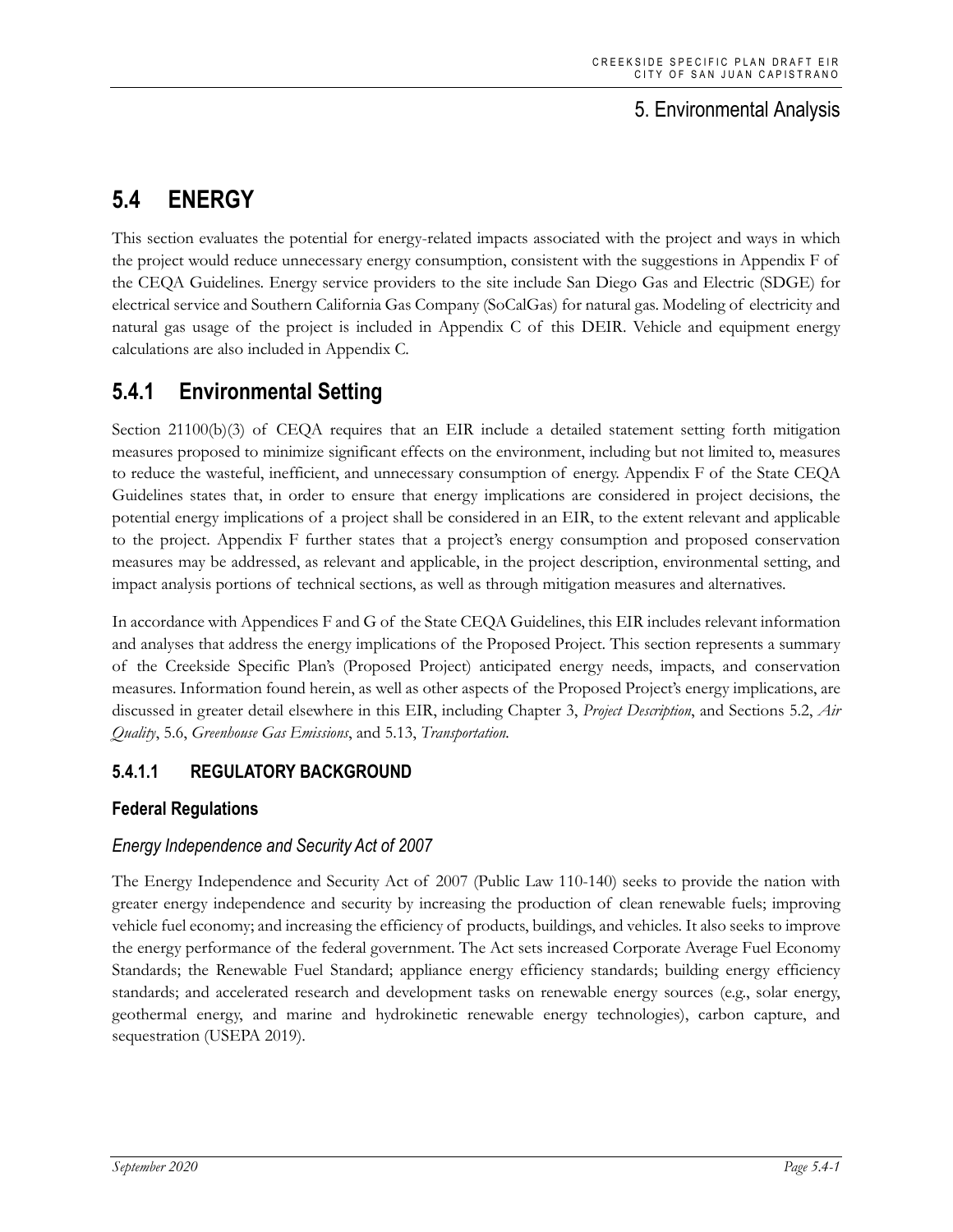# **State Regulations**

## *Renewables Portfolio Standard*

The California Renewables Portfolio Standard (RPS) was established in 2002 under SB 1078 and was amended in 2006, 2011 and 2018. The RPS program requires investor-owned utilities, electric service providers, and community choice aggregators to increase the use of eligible renewable energy resources to 33 percent of total procurement by 2020. The California Public Utilities Commission is required to provide quarterly progress reports on progress toward RPS goals. This has accelerated the development of renewable energy projects throughout the state.

All electricity retail sellers had an interim target between compliance periods to serve at least 27% of their load with RPS-eligible resources by December 31, 2017. In general, retail sellers either met or exceeded the interim 27% target and are on track to achieve their compliance requirements. California's three large IOUs collectively served 36% of their 2017 retail electricity sales with renewable power. The Small and Multi-Jurisdictional Utilities (SMJUs) and ESPs served roughly 27% of retail sales with renewables and CCAs collectively served 50% of retail sales with renewable power. (CPUC 2020). SB 350 (de Leon) was signed into law September 2015 and establishes tiered increases to the RPS—40 percent by 2024, 45 percent by 2027, and 50 percent by 2030. SB 350 also set a new goal to double the energy-efficiency savings in electricity and natural gas through energy efficiency and conservation measures. SB 100 (de Leon), passed in 2018, puts California on the path to 100% fossil-fuel free electricity by the year 2045 (CEC 2017a).

## *State Alternative Fuels Plan*

AB 1007 requires the California Energy Commission (CEC) to prepare a plan to increase the use of alternative fuels in California. The State Alternative Fuels Plan was prepared by the CEC with the California Air Resources Board and in consultation with other federal, state, and local agencies to reduce petroleum consumption; increase use of alternative fuels (e.g., ethanol, natural gas, liquefied petroleum gas, electricity, and hydrogen); reduce greenhouse gas (GHG) emissions; and increase in-state production of biofuels. The State Alternative Fuels Plan recommends a strategy that combines private capital investment, financial incentives, and advanced technology that will increase the use of alternative fuels; result in significant improvements in the energy efficiency of vehicles; and reduce trips and vehicle miles traveled through changes in travel habits and land management policies. The Alternative Fuels and Vehicle Technologies Funding Program legislation (AB 118, Statutes of 2007) proactively implements this plan (CEC 2007).

## *Appliance Efficiency Regulations*

California's Appliance Efficiency Regulations contain energy performance, energy design, water performance, and water design standards for appliances (including refrigerators, ice makers, vending machines, freezers, water heaters, fans, boilers, washing machines, dryers, air conditioners, pool equipment, and plumbing fittings) that are sold or offered for sale in California (California Code of Regulations Title 20, Parts 1600–1608). These standards are updated regularly to allow consideration of new energy efficiency technologies and methods (CEC 2017b).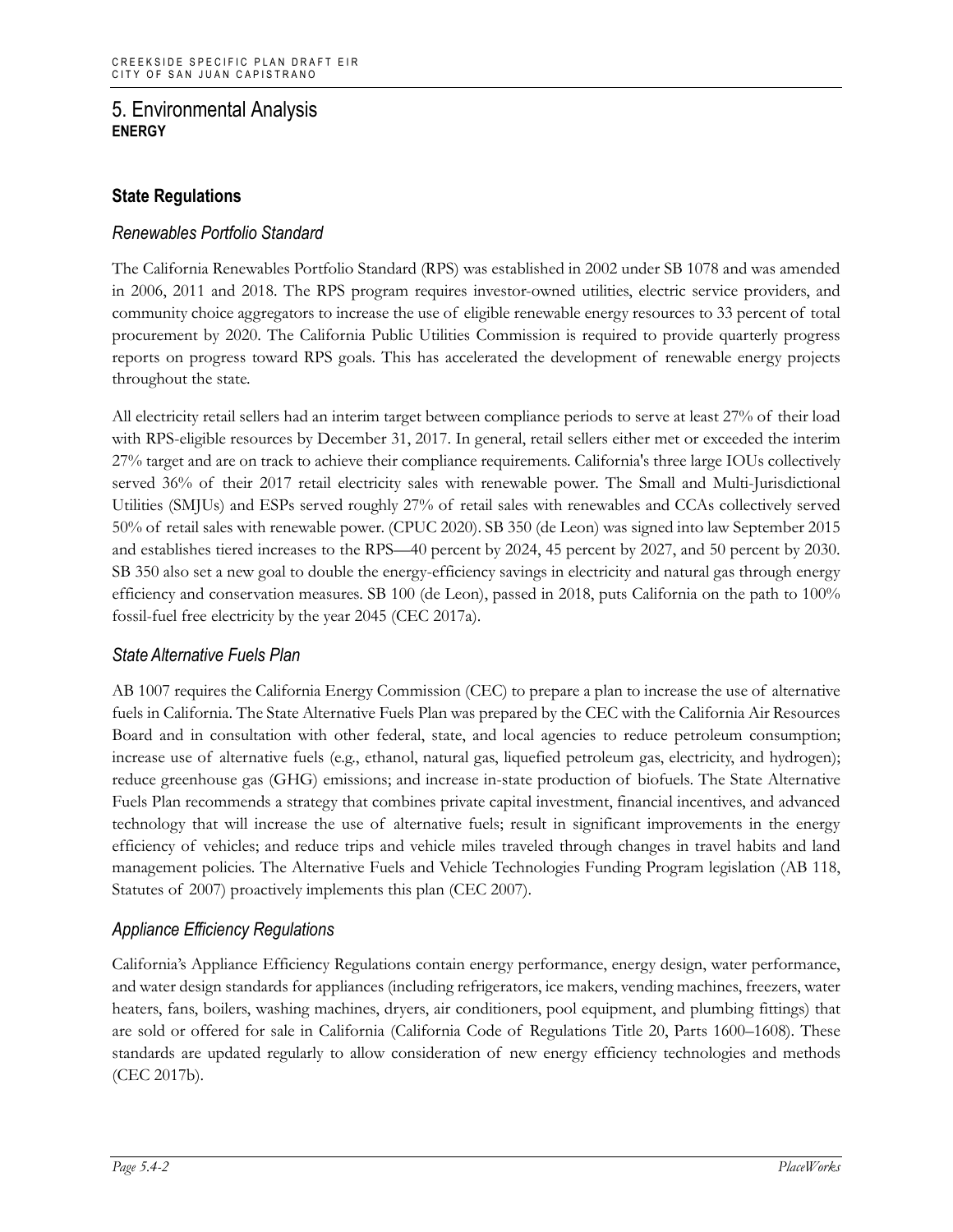# *Title 24, Part 6, Energy Efficiency Standards*

Energy conservation standards for new residential and non-residential buildings were adopted by the California Energy Resources Conservation and Development Commission (now the CEC) in June 1977 and most recently revised in 2019 (California Code of Regulations Title 24, Part 6). Title 24 requires the design of building shells and building components to conserve energy. The standards are updated periodically to allow for consideration and possible incorporation of new energy efficiency technologies and methods. The 2019 Building Energy Efficiency Standards, which were adopted on May 9, 2018, went into effect starting January 1, 2020.

The 2019 standards move toward cutting energy use in new homes by more than 50 percent and will require installation of solar photovoltaic systems for single-family homes and multifamily buildings of three stories and less. The 2019 standards focus on four key areas: 1) smart residential photovoltaic systems; 2) updated thermal envelope standards (preventing heat transfer from the interior to exterior and vice versa); 3) residential and nonresidential ventilation requirements; 4) and nonresidential lighting requirements (CEC 2018a). Under the 2019 standards, nonresidential buildings will be 30 percent more energy efficient compared to the 2016 standards, and single-family homes will be 7 percent more energy efficient (CEC 2018b). When accounting for the electricity generated by the solar photovoltaic system, single-family homes would use 53 percent less energy compared to homes built to the 2016 standards (CEC 2018b).

## *Title 24, Part 11, Green Building Standards*

On July 17, 2008, the California Building Standards Commission adopted the nation's first green building standards. The California Green Building Standards Code (California Code of Regulations Title 24, Part 11, known as "CALGreen") was adopted as part of the California Building Standards Code. It includes mandatory requirements for new residential and nonresidential buildings throughout California. CALGreen is intended to (1) reduce GHG emissions from buildings; (2) promote environmentally responsible, cost-effective, healthier places to live and work; (3) reduce energy and water consumption; and (4) respond to the directives by the Governor. The mandatory provisions of the California Green Building Code Standards became effective January 1, 2011, and were last updated in 2016. The 2016 Standards became effective on January 1, 2017. On October 3, 2018, the CEC adopted the voluntary standards of the 2019 CALGreen, which became effective January 1, 2020.

Overall, the code is established to reduce construction waste, make buildings more efficient in the use of materials and energy, and reduce environmental impact during and after construction. CALGreen contains requirements for construction site selection; stormwater control during construction; construction waste reduction; indoor water use reduction; material selection; natural resource conservation; site irrigation conservation; and more. The code provides for design options allowing the designer to determine how best to achieve compliance for a given site or building condition. The code also requires building commissioning, which is a process for verifying that all building systems (e.g., heating and cooling equipment and lighting systems) are functioning at their maximum efficiency.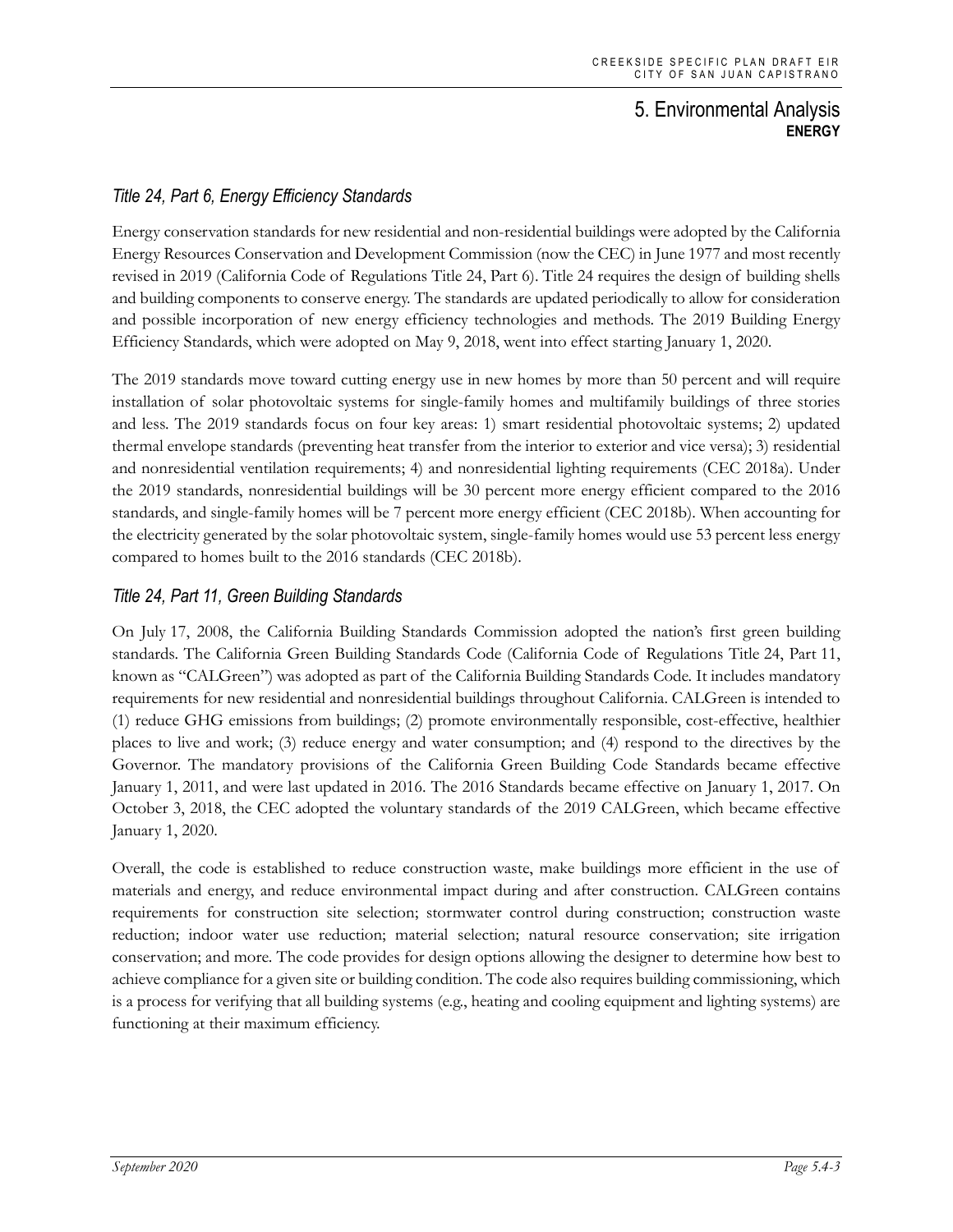## *Assembly Bill 1493*

California vehicle GHG emission standards were enacted under AB 1493 (Pavley I). Pavley I is a clean-car standard that reduces GHG emissions from new passenger vehicles (light-duty auto to medium-duty vehicles) from 2009 through 2016 and is anticipated to reduce GHG emissions from new passenger vehicles by 30 percent in 2016. California implements the Pavley I standards through a waiver granted to California by the EPA. In 2012, the EPA issued a Final Rulemaking that sets even more stringent fuel economy and GHG emissions standards for model year 2017 through 2025 light-duty vehicles. In January 2012, the California Air Resources Board approved the Pavley Advanced Clean Cars program (formerly known as Pavley II) for model years 2017 through 2025. The program combines the control of smog, soot, and global warming gases and requirements for greater numbers of zero-emission vehicles into a single package of standards. Under California's Advanced Clean Car program, by 2025, new automobiles will emit 34 percent fewer global warming gases and 75 percent fewer smog-forming emissions.

# **5.4.1.2 EXISTING CONDITIONS**

# **Electricity**

The Project Site is in San Diego Gas and Electric's service area, which spans nearly all of San Diego County and part of southern Orange County on the north (CEC 2015a). Total electricity consumption in SDGE's service area in gigawatt-hours was 21,157 GWh in 2018 (CEC 2019a); one GWh is equivalent to one million kilowatt-hours. Sources of electricity sold by SDGE in 2018, the latest year for which data are available, were:

- 43 percent renewable, consisting mostly of solar and wind
- 29 percent natural gas
- 1 percent other sources
- 27 percent unspecified sources—that is, not traceable to specific sources (SDGE 2019)

## **Gas**

Southern California Gas Company (SoCalGas) provides gas service in San Juan Capistrano and has facilities throughout the city, including the Project Site. The service area of SoCalGas spans much of the southern half of California, from Imperial County on the southeast to San Luis Obispo County on the northwest to part of Fresno County on the north to Riverside County and most of San Bernardino County on the east (CEC 2015b). Total natural gas supplies available to SoCalGas for years 2018 and 2019 were 3,055 million cubic feet per day (MMcf/day) and 3,385 MMcf/day, respectively (CGEU 2018). Total natural gas consumption in SoCalGas's service area was 701,469 MMcf for 2018, which is equivalent to 1,921 MMcf/day (CEC 2019b).

# **5.4.2 Thresholds of Significance**

According to Appendix G of the CEQA Guidelines, a project would normally have a significant effect on the environment if the project would: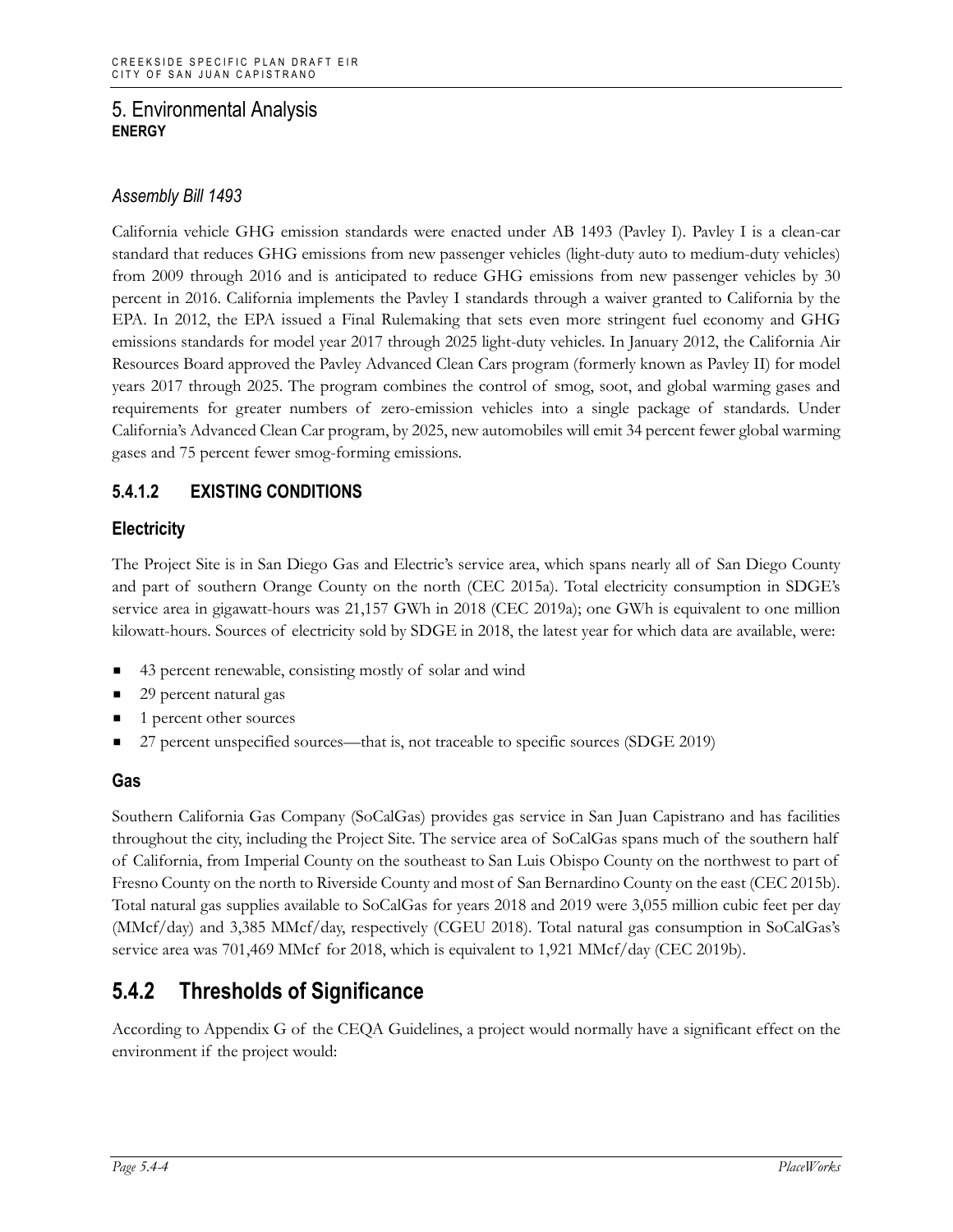- E-1 Result in potentially significant environmental impact due to wasteful, inefficient, or unnecessary consumption of energy resources, during project construction or operation.
- E-2 Conflict with or obstruct a state or local plan for renewable energy or energy efficiency.

The Initial Study, included as Appendix A, substantiates that impacts associated with the following threshold would be less than significant:

Threshold E-2

This impact will not be addressed in the following analysis.

# **5.4.3 Plans, Programs, and Policies**

- PPP E-1 New buildings are required to achieve the current California Building Energy Efficiency Standards (Title 24, Part 6) and California Green Building Standards Code (CALGreen) (Title 24, Part 11). The 2016 Building Energy Efficiency Standards were effective starting January 1, 2017. The 2019 Building Energy Efficiency Standards became effective on January 1, 2020. The Building Energy Efficiency Standards and CALGreen are updated tri-annually with a goal to achieve zero net energy for residential buildings by 2020 and nonresidential buildings by 2030.
- PPP E-2 New buildings are required to adhere to the California Green Building Standards Code (CALGreen) requirement to provide bicycle parking for new nonresidential buildings, or meet local bicycle parking ordinances, whichever is stricter (CALGreen Sections 5.106.4.1, 14.106.4.1, and 5.106.4.1.2).
- PPP E-3 California's Green Building Standards Code (CALGreen) requires the recycling and/or salvaging for reuse at minimum of 65 percent of the nonhazardous construction and demolition waste generated during most "new construction" projects (CALGreen Sections 4.408 and 5.408). Construction contractors are required to submit a construction waste management plan that identifies the construction and demolition waste materials to be diverted from disposal by recycling, reuse on the project, or salvaged for future use or sale and the amount (by weight or volume).
- PPP E-4 Construction activities are required to adhere to California Code of Regulations Title 13 Section 2499, which requires that nonessential idling of construction equipment is restricted to five minutes or less.
- PPP E-5 New buildings are required to adhere to the California Green Building Standards Code and the City's municipal code requirements to increase water efficiency and reduce urban per capita water demand.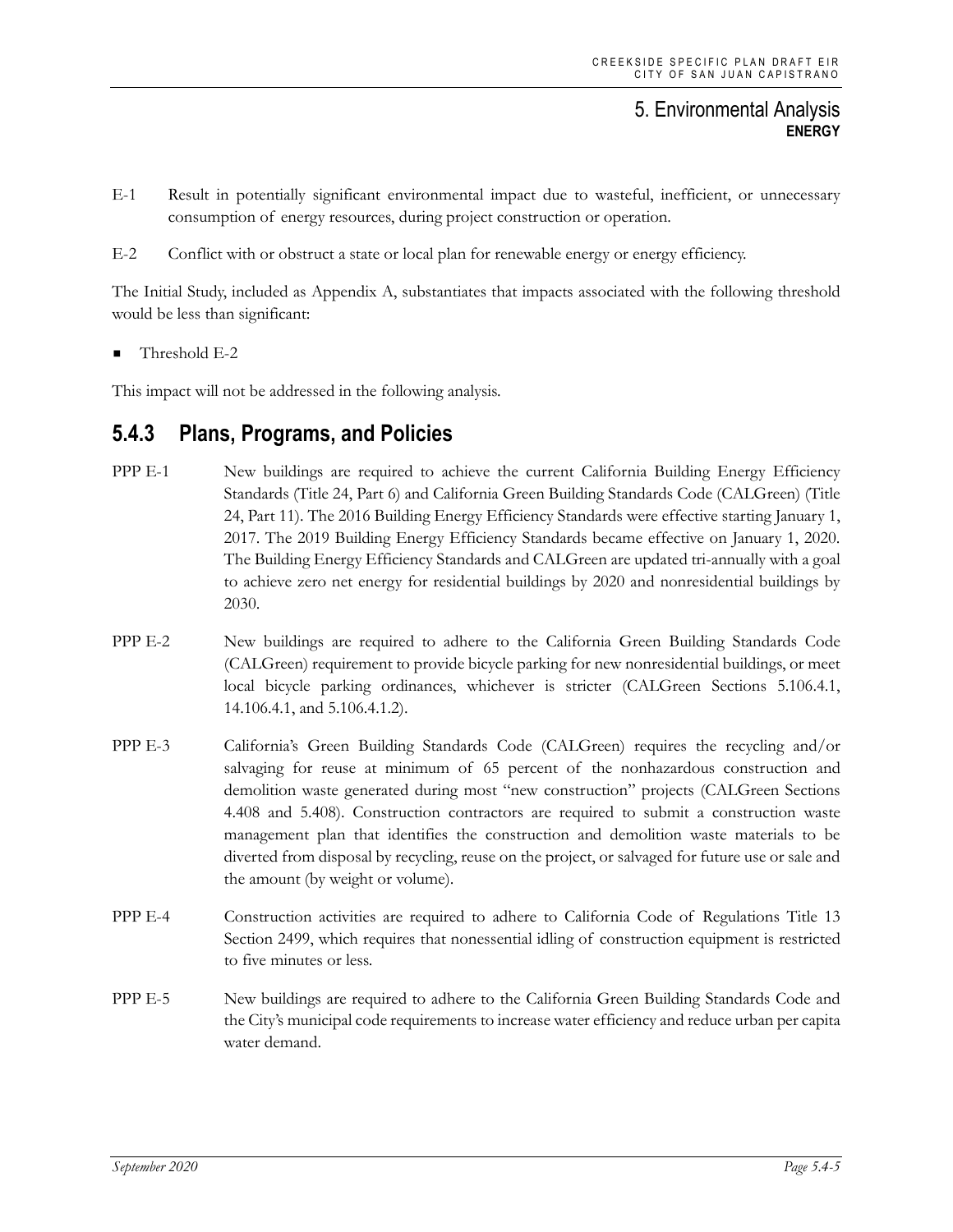# **5.4.4 Environmental Impacts**

# **5.4.4.1 METHODOLOGY**

Based on CEQA Guidelines Appendix F, Energy Conservation, in order to ensure energy implications are considered in project decisions, EIRs include a discussion of the potential impacts of Proposed Projects, with particular emphasis on avoiding or reducing wasteful, unnecessary, or inefficient use of energy resources. Environmental effects may include the Proposed Project's energy requirements and its energy use efficiencies by amount and fuel type during demolition, construction, and operation; the effects of the Proposed Project on local and regional energy supplies; the effects of the Proposed Project on peak- and base-period demands for electricity and other forms of energy; the degree to which the Proposed Project complies with existing energy standards; the effects of the Proposed Project on energy resources; and the Proposed Project's projected transportation energy use requirements and its overall use of efficient transportation alternatives, if applicable.

# **5.4.4.2 IMPACT ANALYSIS**

The following impact analysis addresses thresholds of significance for which the Initial Study disclosed potentially significant impacts. The applicable thresholds are identified in brackets after the impact statement.

#### **Impact 5.4-1: The project would not result in potentially significant environmental impact due to wasteful, inefficient, or unnecessary consumption of energy resources during project construction or operation. [Threshold E-1])**

## **Short-Term Construction Impacts**

Construction of the Proposed Project would create temporary increased demands for electricity and vehicle fuels compared to existing conditions and would result in short-term transportation-related energy use.

# *Electrical Energy*

Construction of the Proposed Project would not require electricity to power most construction equipment. Electricity use during construction would vary during different phases of construction. The majority of construction equipment during demolition and grading would be gas- or diesel-powered, and the later construction phases would require electricity-powered equipment for interior construction and architectural coatings. Overall, the use of electricity would be temporary and would fluctuate according to the phase of construction. Additionally, it is anticipated that the majority of electric-powered construction equipment would be hand tools (e.g., power drills, table saws, compressors) and lighting, which would result in minimal electricity usage during construction activities. Therefore, project-related construction activities would not result in wasteful or unnecessary electricity demands, and impacts would be less than significant.

## *Natural Gas Energy*

It is not anticipated that construction equipment used for the Proposed Project would be powered by natural gas, and no natural gas demand is anticipated during construction. Therefore, impacts would be less than significant with respect to natural gas usage.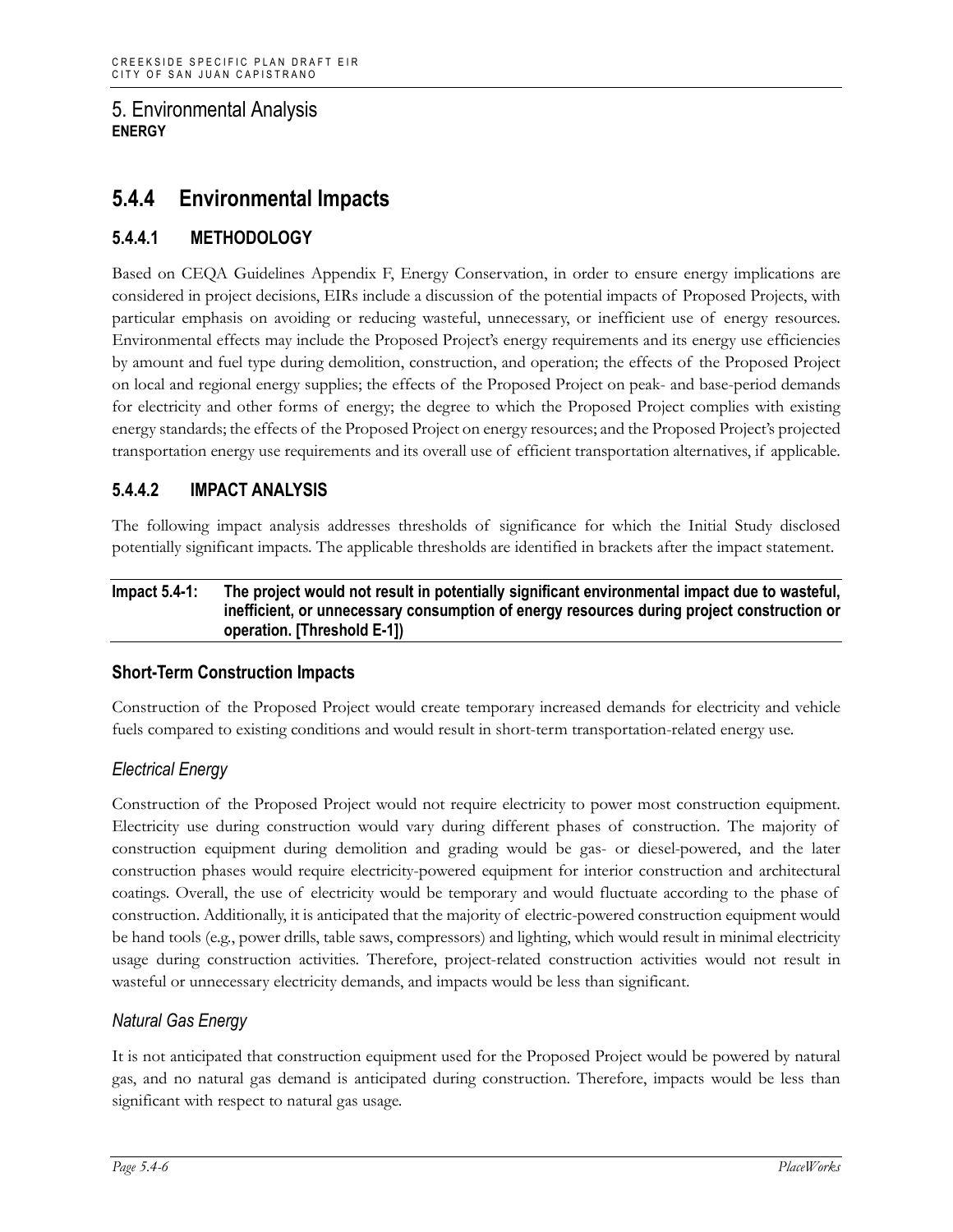# *Transportation Energy*

Transportation energy use depends on the type and number of trips, vehicle miles traveled, fuel efficiency of vehicles, and travel mode. Transportation energy use during construction would come from the transport and use of construction equipment, delivery vehicles and haul trucks, and construction employee vehicles that would use diesel fuel and/or gasoline. The use of energy resources by these vehicles would fluctuate according to the phase of construction and would be temporary. It is anticipated that the majority of off-road construction equipment, such as those used during demolition and grading, would be gas- or diesel-powered. In addition, all construction-equipment would cease upon completion of project construction. Thus, impacts related to transportation energy use during construction would be temporary and would not require expanded energy supplies or the construction of new infrastructure. Furthermore, to limit wasteful and unnecessary energy consumption, the construction contractors are required to minimize nonessential idling of construction equipment during construction, in accordance with Section 2449 of the California Code of Regulations, Title 13, Article 4.8, Chapter 9.

Energy consumption during construction (2021 through 2024) was calculated using the CalEEMod (v. 2016.3.2.25) computer model and data from the EMFAC2017 (v. 1.0.2) and OFFROAD2017 (v. 1.0.1) databases. The results are shown in Table 5.4-1.

|                                                                                                                                 | Gas       |                | <b>Diesel</b> |                | Electricity |       |  |
|---------------------------------------------------------------------------------------------------------------------------------|-----------|----------------|---------------|----------------|-------------|-------|--|
| <b>Project Component</b>                                                                                                        | VMT       | <b>Gallons</b> | <b>VMT</b>    | <b>Gallons</b> | VMT         | kWh   |  |
| <b>Construction Worker Commute</b>                                                                                              | 1,162,406 | 39,101         | 8.913         | 190            | 20.319      | 6,637 |  |
| <b>Construction Vendor Trips</b>                                                                                                | 2.677     | 526            | 26.950        | 3.291          |             |       |  |
| <b>Construction Truck Haul Trips</b>                                                                                            | 548       | 128            | 652,331       | 98,798         |             |       |  |
| <b>Construction Off-Road</b><br>Equipment                                                                                       | N/A       | 37.950         | N/A           | 100,849        | N/A         |       |  |
| Total                                                                                                                           | 1,165,631 | 77.705         | 688.194       | 203.128        | 20,319      | 6,637 |  |
| Source: CalEEMod v. 2016.3.2; EMFAC2017 v. 1.0.2; OFFROAD2017 v. 1.0.1.<br>Notes: VMT=vehicle miles traveled: kWh=kilowatt hour |           |                |               |                |             |       |  |

**Table 5.4-1 Construction-Related Fuel Usage**

The Proposed Project would not result in wasteful, inefficient, or unnecessary use of energy during construction. It is anticipated that the construction equipment would be well maintained and meet the appropriate tier ratings per CALGreen or EPA emissions standards, so that adequate energy efficiency level is achieved. Construction trips would not result in unnecessary use of energy since the Project Site is centrally located and is served by numerous regional freeway systems (e.g., I-5, SR-73, and SR-74) that provide the most direct routes from various areas of the region. Electrical energy would be available for use during construction from existing power lines and connections, precluding the use of less efficient generators. Thus, energy use during construction of the project would not be considered inefficient, wasteful, or unnecessary. Impacts would be less than significant.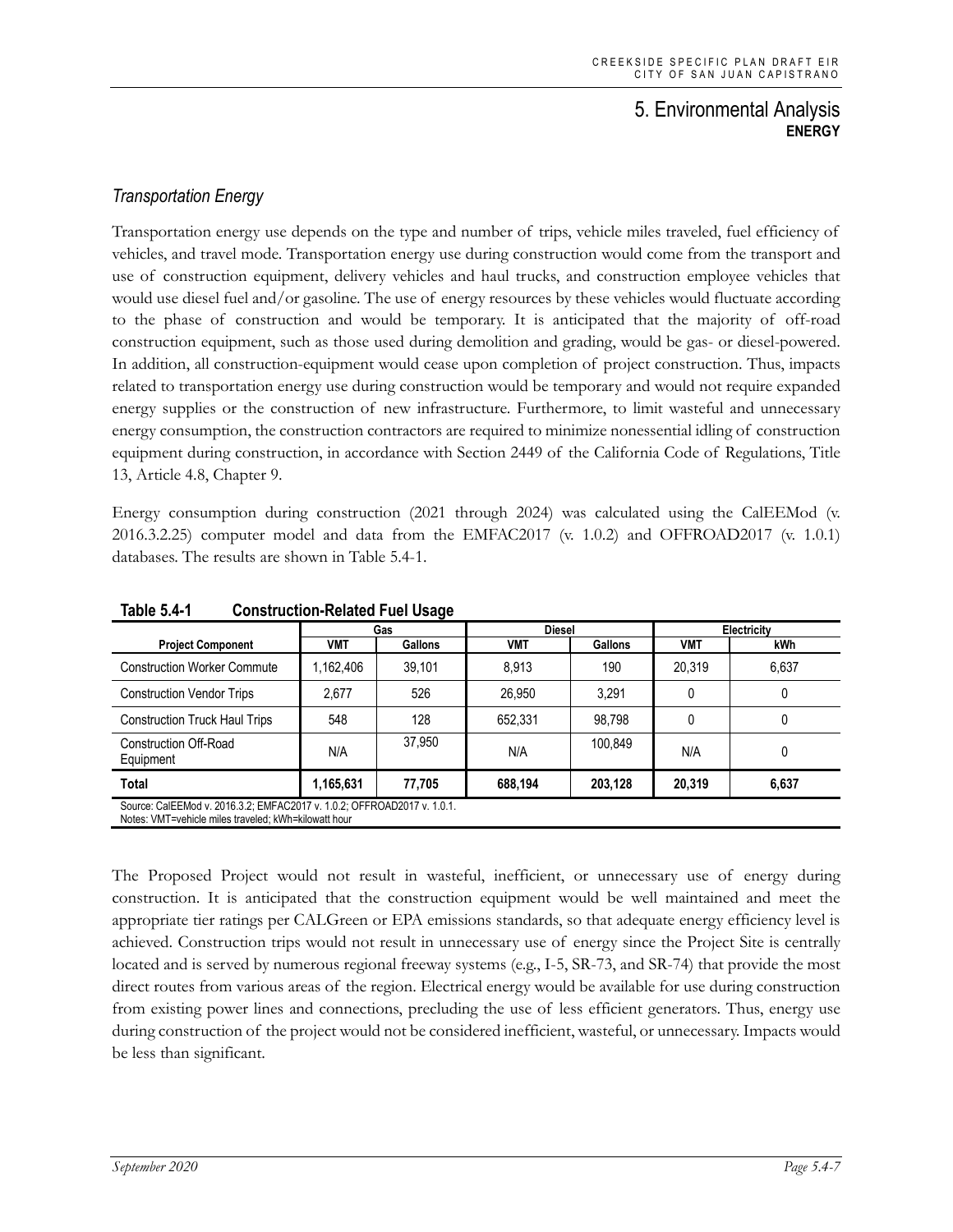## **Long-Term Impacts During Operation**

As the building on the Proposed Project site is currently vacant, no energy is being used on the Project Site. Operation of the Proposed Project would therefore generate new demand for electricity, natural gas, and transportation energy. Operational use of energy would include heating, cooling, and ventilation of buildings; water heating; operation of electrical systems, use of on-site equipment and appliances; and indoor, outdoor, perimeter, and parking lot lighting.

## *Electrical Energy*

Operation of the Proposed Project would consume electricity for various purposes, including but not limited to heating, cooling, and ventilation of buildings, water heating, operation of electrical systems, lighting, and use of on-site equipment and appliances. Electrical service to the Proposed Project would be provided by SDGE through connections to existing off-site electrical lines and new on-site infrastructure. As shown in Table 5.4.2, electricity use at the Project Site would be 1,339,813 kilowatt hours per year. This is primarily due to electricity used by the proposed residential housing.

| <b>Land Use</b>                                                                                                   | Electricity (kWh/year) <sup>1</sup> |  |  |  |
|-------------------------------------------------------------------------------------------------------------------|-------------------------------------|--|--|--|
| <b>Proposed Project Conditions</b>                                                                                |                                     |  |  |  |
| Condo/Townhouse                                                                                                   | 402,450                             |  |  |  |
| Clubhouse                                                                                                         | 23,880                              |  |  |  |
| Parking Lot                                                                                                       | 57,400                              |  |  |  |
| Single Family Housing                                                                                             | 856,083                             |  |  |  |
| Total                                                                                                             | 1,339,813                           |  |  |  |
| Source: CalEEMod Version 2016.3.25<br>Accounts for total electricity use from proposed buildings. See Appendix C. |                                     |  |  |  |

## **Table 5.4-2 Electricity Consumption**

While the Proposed Project would generate new energy demand onsite, but it would be required to comply with the current Building Energy Efficiency Standards and CALGreen; therefore, it would not result in wasteful or unnecessary electricity demands. Therefore, the Proposed Project would not result in a significant impact related to electricity.

# *Natural Gas Energy*

The proposed natural gas consumption for the Project Site is shown in Table 5.4-3. The Proposed Project would generate an average natural gas demand of 4,884,460 kilo British thermal units per year. Development pursuant to the Proposed Project would result in new natural gas demands. However, because the Proposed Project would be built to meet the Building Energy Efficiency Standards, it would not result in wasteful or unnecessary natural gas demands. Therefore, operation of the Proposed Project would result in less than significant impacts with respect to natural gas usage.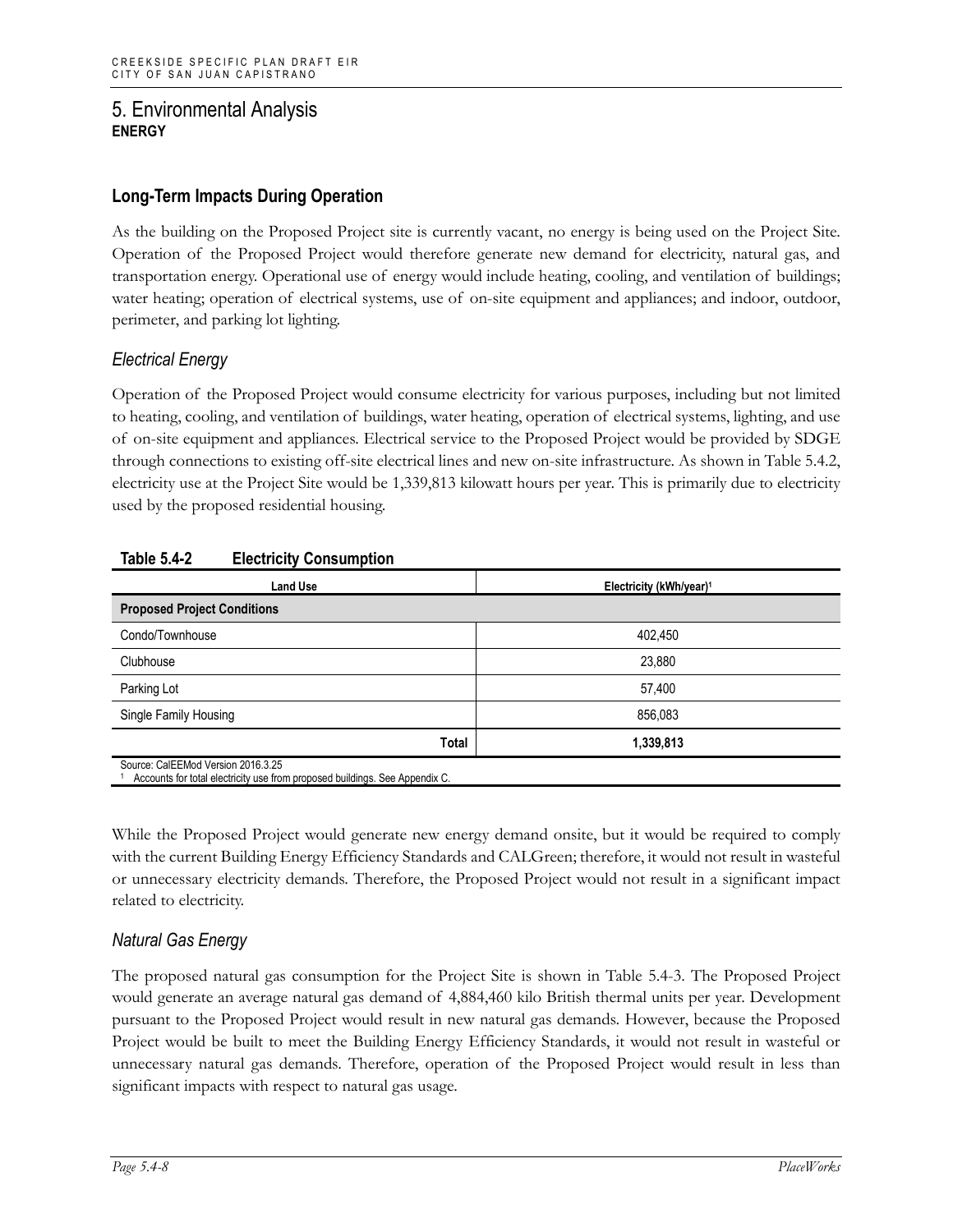| <b>Land Use</b>                    | Natural Gas (kBTU/year) <sup>1</sup> |  |  |  |
|------------------------------------|--------------------------------------|--|--|--|
| <b>Proposed Project Conditions</b> |                                      |  |  |  |
| Condo/Townhouse                    | 1,793,800                            |  |  |  |
| Clubhouse                          | 50,070                               |  |  |  |
| Parking Lot                        | 0                                    |  |  |  |
| Single Family Housing              | 3,090,660                            |  |  |  |
| Total                              | 4,884,460                            |  |  |  |

#### **Table 5.4-3 Natural Gas Consumption**

Source: CalEEMod Version 2016.3.25

<sup>1</sup> Assumes that each unit would have a gas fireplace. Total includes 364,500 KBTU and 481,500 KBTU associated with operation of these fireplaces for the townhomes and single family housing, respectively. See Appendix C. kBTU = kilo British thermal units

### *Transportation Energy*

The Proposed Project would consume transportation energy during operations from the use of motor vehicles. The efficiency of these motor vehicles is unknown, such as the average miles per gallon. Estimates of transportation energy use are based on the overall vehicle miles traveled (VMT) and its associated transportation energy use. The project-related VMT would primarily come from residents. As seen in Table 5.4-4, the annual VMT for the Proposed Project is estimated to be 6,665,974 miles. However, because the Proposed Project involves development of new residential housing opportunities, it would provide more opportunities to reside in an urbanized area with nearby amenities and public transit options. These features of the Proposed Project would contribute to minimizing VMT and transportation-related fuel usage. Thus, it is expected that operationrelated fuel usage associated with the Proposed Project would not be any more inefficient, wasteful, or unnecessary than similar development projects. Therefore, impacts would be less than significant with respect to operation-related fuel usage.

| Table 5.4-4                   |                   | <b>Project Annual Operation-Related Fuel Usage</b> |                   |                          |                   |                   |               |               |  |  |
|-------------------------------|-------------------|----------------------------------------------------|-------------------|--------------------------|-------------------|-------------------|---------------|---------------|--|--|
|                               |                   | Gasoline                                           |                   | <b>Diesel</b>            |                   | <b>CNG</b>        |               | Electricity   |  |  |
|                               | <b>Annual VMT</b> | Annual<br><b>Gallons</b>                           | <b>Annual VMT</b> | Annual<br><b>Gallons</b> | <b>Annual VMT</b> | Annual<br>Gallons | Annual<br>VMT | Annual<br>kWh |  |  |
| Proposed Project <sup>1</sup> |                   |                                                    |                   |                          |                   |                   |               |               |  |  |
| Passenger Vehicles            | 6.387.829         | 207.220                                            | 114.027           | 6.256                    | 596               | 256               | 163.521       | 53,770        |  |  |
|                               |                   |                                                    |                   |                          |                   |                   |               |               |  |  |

Source: EMFAC2017 v. 1.0.2. Annual VMT is based on data provided by Urban Crossroads.

*Level of Significance Before Mitigation:* With implementation of PPPs E-1 through E-5, Impact 5.4-1 would be less than significant.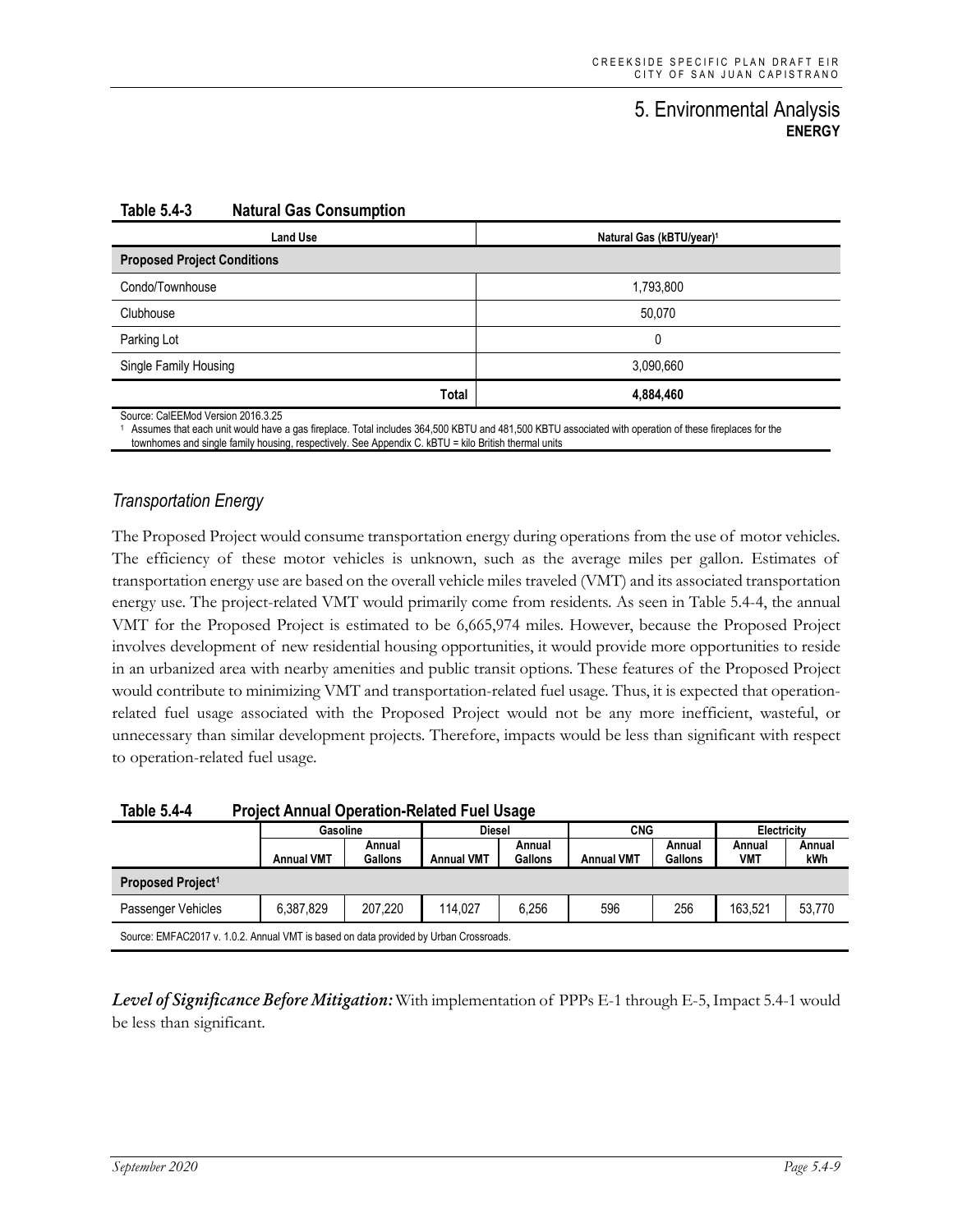# **5.4.5 Cumulative Impacts**

The areas considered for cumulative impacts to electricity and natural gas supplies are the service areas of SDGE and SoCalGas, respectively, described above in Section 5.4.1.2. Other projects would generate increased electricity and natural gas demands. However, all projects within the SDGE and SoCalGas service areas would be required to comply with the Building Energy Efficiency Standards and CALGreen, which would contribute to minimizing wasteful energy consumption and promoting renewable energy sources. Therefore, cumulative impacts would be less than significant, and project impacts would not be cumulatively considerable.

# **5.4.6 Level of Significance Before Mitigation**

Upon implementation of regulatory requirements (PPP E-1 through E-5), energy impacts would be less than significant: 5.4-1.

# **5.4.7 Mitigation Measures**

No mitigation measures are necessary because there were no significant impacts identified under the applicable thresholds.

# **5.4.8 Level of Significance After Mitigation**

Impacts are less than significant.

# **5.4.9 References**

- California Energy Commission (CEC). 2007, December. State Alternative Fuels Plan. https://ww2.energy.ca.gov/2007publications/CEC-600-2007-011/CEC-600-2007-011-CMF.PDF.
	- -. 2015a, February 24. California Energy Utility Service Areas. http://www.energy.ca.gov/maps/serviceareas/Electric\_Service\_Areas\_Detail.pdf.
- ———. 2015b, February 24. California Natural Gas Detailed Utility Service Areas. https://ww2.energy.ca.gov/maps/serviceareas/naturalgas\_service\_areas.html.
- ———. 2015c. 2016 Building Energy Efficiency Standards, Adoption Hearing Presentation. http://www.energy.ca.gov/title24/2016standards/rulemaking/documents/ June 10.
	- ———. 2017a, January. California Energy Commission Renewables Portfolio Standard Eligibility Commission Guidebook, Ninth Edition (revised). https://efiling.energy.ca.gov/getdocument.aspx?tn=217317.
- -. 2017b, January. 2016 Appliance Efficiency Regulations. https://ww2.energy.ca.gov/2017publications/CEC-400-2017-002/CEC-400-2017-002.pdf
	- ———. 2018a. News Release: Energy Commission Adopts Standards Requiring Solar Systems for New Homes, First in Nation. http://www.energy.ca.gov/releases/2018\_releases/2018-05-09\_building\_standards\_adopted\_nr.html.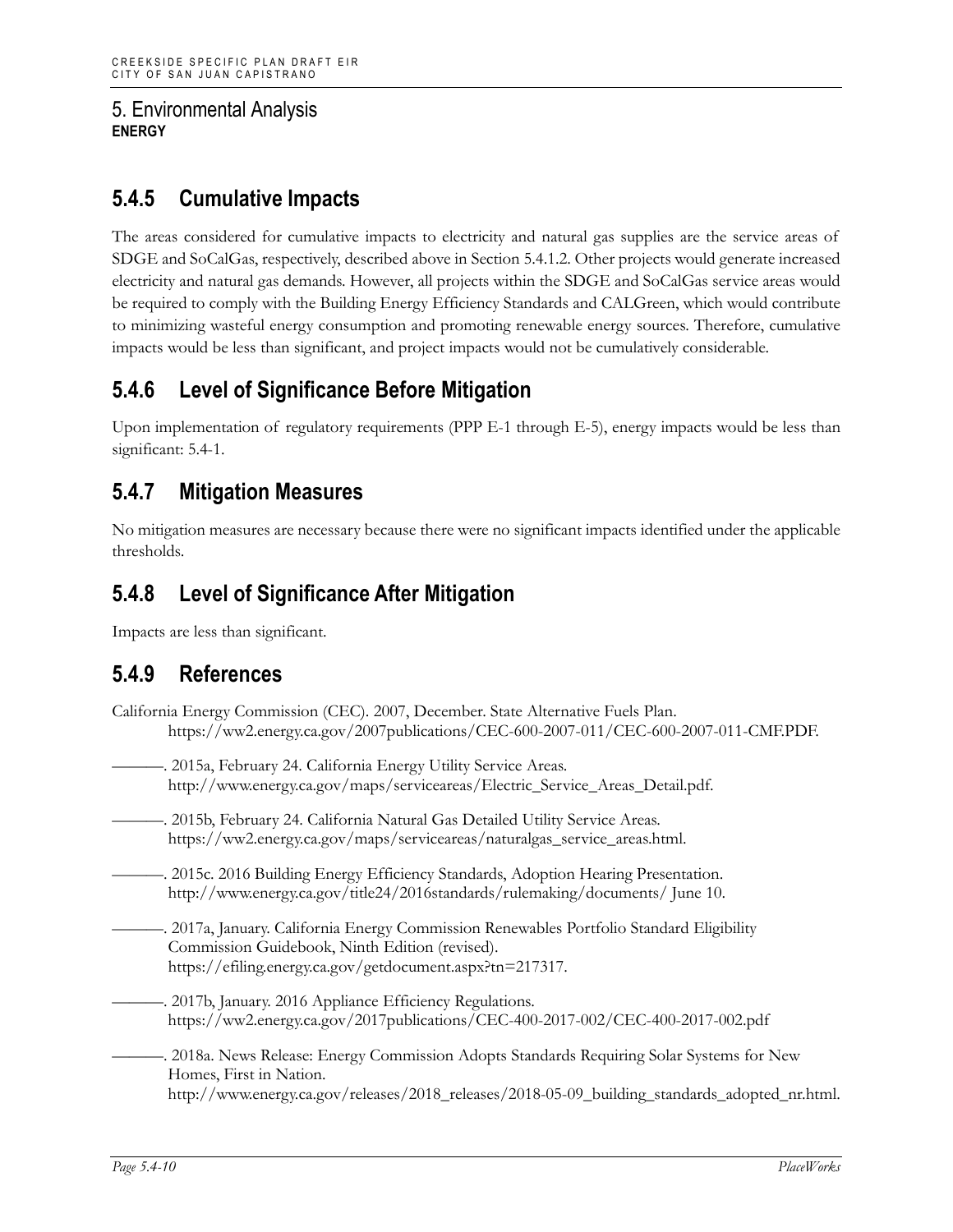. 2018b. 2019 Building Energy and Efficiency Standards Frequently Asked Questions. http://www.energy.ca.gov/title24/2019standards/documents/2018\_Title\_24\_2019\_Building\_Standa rds\_FAQ.pdf.

- -. 2019a, July 16 (accessed). Electricity Consumption by Planning Area. http://www.ecdms.energy.ca.gov/elecbyplan.aspx.
- ———. 2019b, December 30 (accessed). Gas Consumption by Planning Area. https://ecdms.energy.ca.gov/gasbyplan.aspx.

———. 2020, July 20 (accessed). Current Renewable Procurement Status. https://www.cpuc.ca.gov/rps.

- California Gas and Electric Utilities (CGEU). 2018, July. 2018 California Gas Report. https://www.socalgas.com/regulatory/documents/cgr/2018\_California\_Gas\_Report.pdf.
- California Public Utilities Commission. 2014. Renewables Portfolio Standard Quarterly Report, 3rd Quarter 2014.
- San Diego Gas and Electric (SDGE). 2019, September. September Insert. https://www.sdge.com/sites/default/files/documents/September\_2019\_Onsert\_FINAL\_S1910028. pdf.
- United States Environmental Protection Agency (USEPA). 2019, May 6 (updated). Summary of the Energy Independence and Security Act Public Law 110-140 (2007). https://www.epa.gov/lawsregulations/summary-energy-independence-and-security-act.

Urban Crossroads. 2020, May 1. Creekside Traffic Impact Analysis.